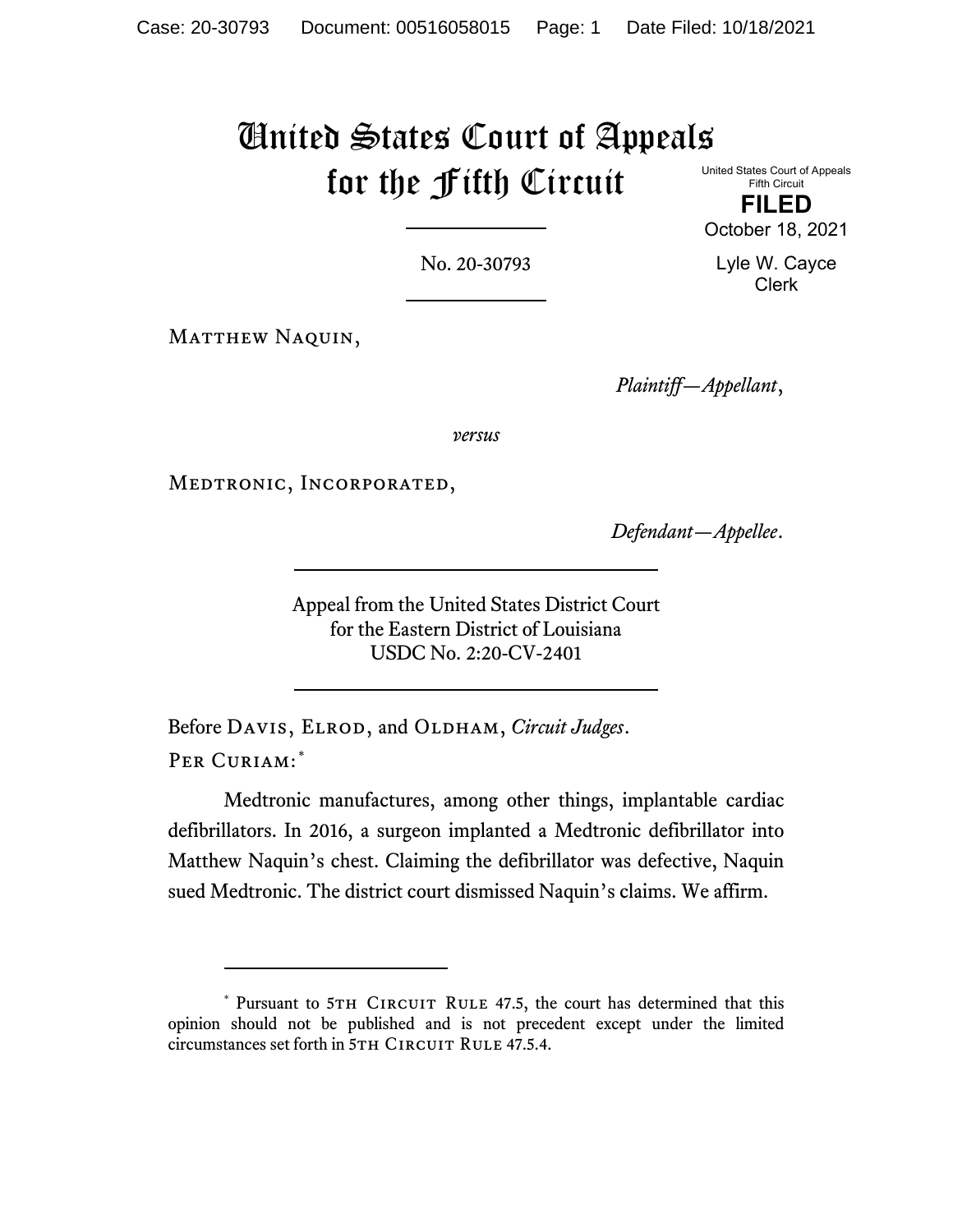I.

To mitigate various heart conditions, an unidentified cardiologist recommended that Matthew Naquin use a Medtronic Evera XT VR Implantable Cardiac Defibrillator (the "ICD"). On March 30, 2016, an unidentified surgeon implanted the ICD into Naquin's chest, along with a Medtronic Sprint Quattro Lead (the "lead").<sup>[1](#page-1-0)</sup> The FDA has designated both the ICD and the lead as Class III medical devices, which means, among other things, that both underwent a lengthy FDA premarket approval ("PMA") process before their commercial use. According to Naquin, the ICD shocked him unnecessarily, caused severe pain, and created a burning sensation in his chest. Naquin also claims that the lead was defective and caused the whole device to fail roughly three years after implantation, necessitating surgery to replace the device. The replacement surgery was performed on June 23, 2019, and resulted in a three-month hospitalization.

Naquin sued Medtronic in Louisiana state court, bringing products liability and breach of contract claims. The products liability claim sought damages under the Louisiana Products Liability Act ("LPLA") for defective construction, defective design, failure to warn, and breach of express warranty. See LA. REV. STAT. ANN. § 9:2800.54. Naquin also asserted a breach of contract claim, arguing that Medtronic had agreed to provide "reliable 24 hour and 7 day a week service to Matthew Naquin." Naquin alleged that the contract was breached because "Medtronic Inc. and its

<span id="page-1-0"></span><sup>&</sup>lt;sup>1</sup> In total, Naquin asserts that seven Medtronic products were defective: (1) the ICD; (2) the lead; (3) the Medtronic Reveal LINQ; (4) the Medtronic Reveal Insertable Loop Recorder; (5) the My Carelink Patient Monitor and Software; (6) the "Medtronic and EDevice Inc. Wirex"; and (7) the Vital Sync Virtual Patient Monitoring Platform. The first four products were surgically implanted as part of the ICD system; the final three were used in conjunction with the first four but not surgically implanted. Naquin's particularized allegations of defect and injury only relate to the ICD and the lead.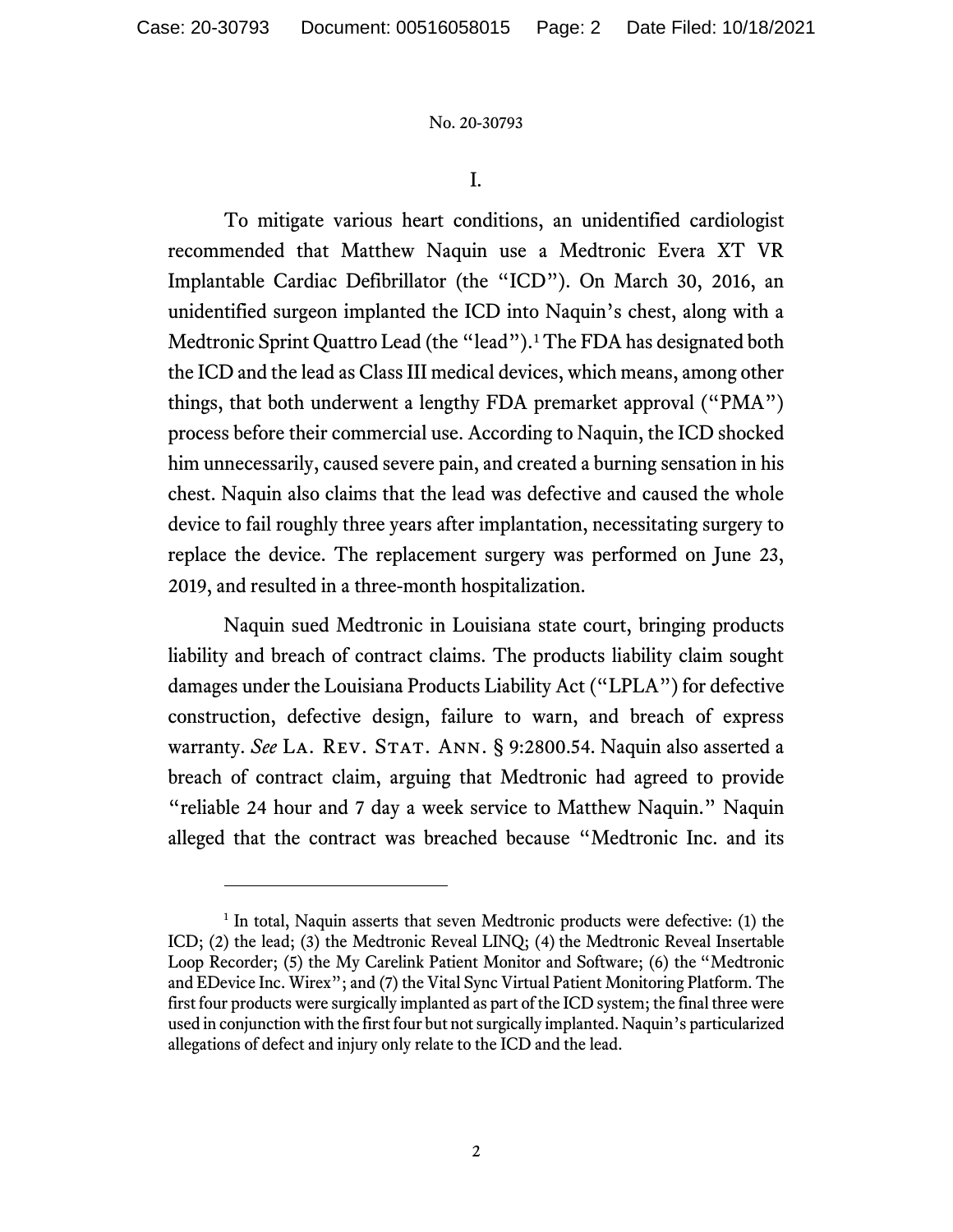employees and representative provided bad service to Matthew Naquin." Medtronic also allegedly failed to provide "appropriate qualified staff and professionals for service" to Naquin, and "failed to provide reliable software."<sup>[2](#page-2-0)</sup>

Medtronic filed a motion to dismiss. The district court granted the motion with respect to the products liability claim, finding it preempted by 21 U.S.C. § 360k. That statute expressly preempts state laws which impose "different" or "addition[al]" safety requirements on medical devices subject to the FDA's PMA process. 21 U.S.C. § 360k(a). The devices that Naquin claims harmed him were concededly subject to the PMA process. So, to the extent that the LPLA imposed different or additional requirements on those devices, it was preempted. And Naquin failed to specifically plead any non-preempted "parallel" claim—that is, a claim where LPLA requirements align with FDA requirements and thus avoid preemption.

The district court concluded that Naquin's breach of contract claim was "vague and conclusory" and granted Naquin 14 days from its December 2, 2020, order to "amend his complaint to state with specificity the basis of the legal relationship, who is the obligor, what performance was promised,

<span id="page-2-0"></span><sup>&</sup>lt;sup>2</sup> In his opposition to Medtronic's motion to dismiss, Naquin for the first time added a third claim, alleging unfair trade practices under the Louisiana Unfair Trade Practices Act ("LUTPA"), LA. REV. STAT. ANN. §§ 51:1401-30. Because Naquin first raised this claim in his opposition, the district court construed it as a motion for leave to amend. The court then denied the motion as futile because the LUTPA claim was subsumed by the LPLA claim. We agree that the LPLA bars Naquin's LUTPA claim. *See id.* § 9:2800.52 (LPLA provides "the exclusive theories of liability for manufacturers for damage caused by their products"); *see also Touro Infirmary v. Sizeler Architects*, 2004-2210, p. 6 (La. App. 4 Cir. 11/21/06), 947 So. 2d 740, 744 ("Courts have consistently held the LPLA subsumes all possible causes of action, with the exception of a claim in redhibition."); *Pitre v. Yahama Motor Co., Ltd.*, 51 F. Supp. 3d 644, 662 (E.D. La. 2014) ("[F]ederal courts applying Louisiana law have concluded that the LPLA bars plaintiffs from maintaining an action under the LUTPA.").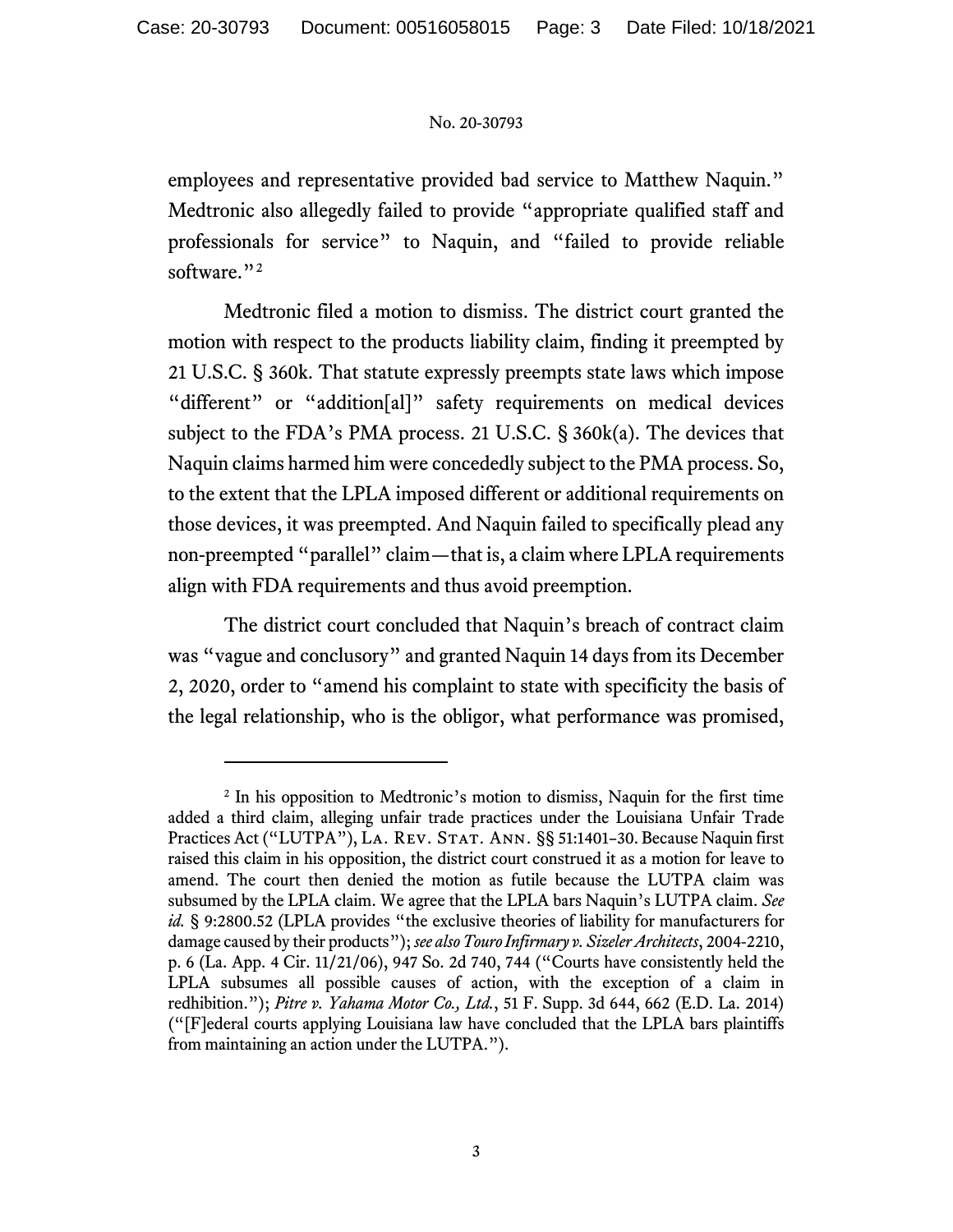how the contract was breached, and what damages have resulted." Naquin did not amend his complaint. Instead, he filed a premature notice of appeal on December 11, 2020. Because Naquin had not amended his complaint, the district court entered final judgment on January 14, 2021. Naquin then appealed to us.

## II.

Naquin asserts that the district court erred by dismissing his products liability and breach of contract claims. Our review is *de novo*. *Cornerstone Christian Schs. v. Univ. Interscholastic League*, 563 F.3d 127, 133 (5th Cir. 2009).

## A.

Naquin asserts that he has adequately pleaded LPLA claims that are not preempted by 21 U.S.C. § 360k. Congress passed that provision as part of the Medical Device Amendments of 1976 ("MDA"), which brought medical devices into the FDA's regulatory ambit. Section 360k(a) provides, in relevant part:

[N]o State or political subdivision of a State may establish or continue in effect with respect to a device intended for human use any requirement—

(1) which is different from, or in addition to, any requirement applicable under this chapter to the device, and

(2) which relates to the safety or effectiveness of the device or to any other matter included in a requirement applicable to the device under this chapter.

21 U.S.C. § 360k(a).

In *Riegel v. Medtronic, Inc.*, 552 U.S. 312 (2008), the Supreme Court set forth a framework for determining whether state law claims are preempted by § 360k. First, the court "must determine whether the Federal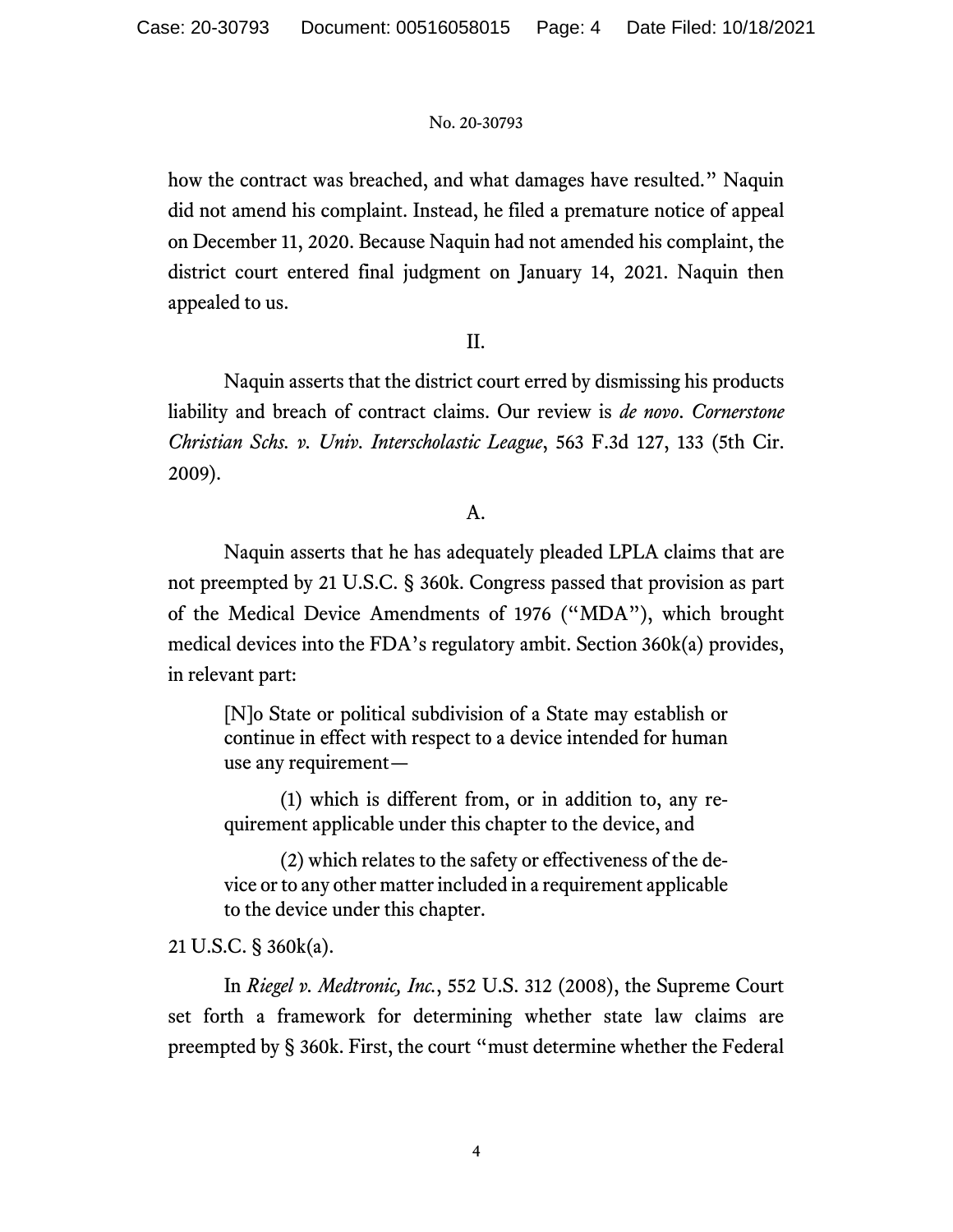Government has established requirements applicable to [the medical device]." *Id.* at 321. Second, if so, the court must determine whether the state law claims are based upon "requirements with respect to the device that are different from, or in addition to, the federal ones, and that relate to safety and effectiveness." *Id.* at 322 (quotation omitted). If the answer to both questions is yes, then the state law claims are preempted. *See id.* at 321–22.

The first prong of the *Riegel* test is satisfied here. *Riegel* held that if a device has been approved through the PMA process, it satisfies the federal requirements prong. *See id.* at 322 ("Premarket approval . . . imposes 'requirements' under the MDA . . . ."); *Bass v. Stryker Corp.*, 669 F.3d 501, 507 (5th Cir. 2012) ("Devices that are approved through PMA procedures automatically satisfy the 'federal requirements' prong." (citing *Riegel*, 552 U.S. at 322)). All of the devices that Naquin alleges were surgically implanted and caused him harm—most notably, the ICD and the lead—are FDA-regulated medical devices that have been approved through the PMA process.

The second prong asks whether the plaintiff's state law claims impose requirements "that are different from, or in addition to, the federal ones, and that relate to safety and effectiveness." *Riegel*, 552 U.S. at 322 (quotation omitted). Evaluating Naquin's LPLA claims would require a jury to decide whether "[t]here existed an alternative design for the product that was capable of preventing [Naquin's] damage" and whether the safety benefits of that design "outweighed the burden on the manufacturer of adopting such alternative design." LA. REV. STAT. ANN. § 9:2800.56; see also id. § 9:2800.57 (failure-to-warn claim requires that "the manufacturer failed to use reasonable care to provide an adequate warning" of a dangerous characteristic of a product). Because these Louisiana standards relate to safety and effectiveness, they are preempted to the extent they are "different from, or in addition to" federally imposed requirements. 21 U.S.C. § 360k(a); *see Gomez v. St. Jude Medical Daig Div. Inc.*, 442 F.3d 919, 930 (5th Cir. 2006) (finding LPLA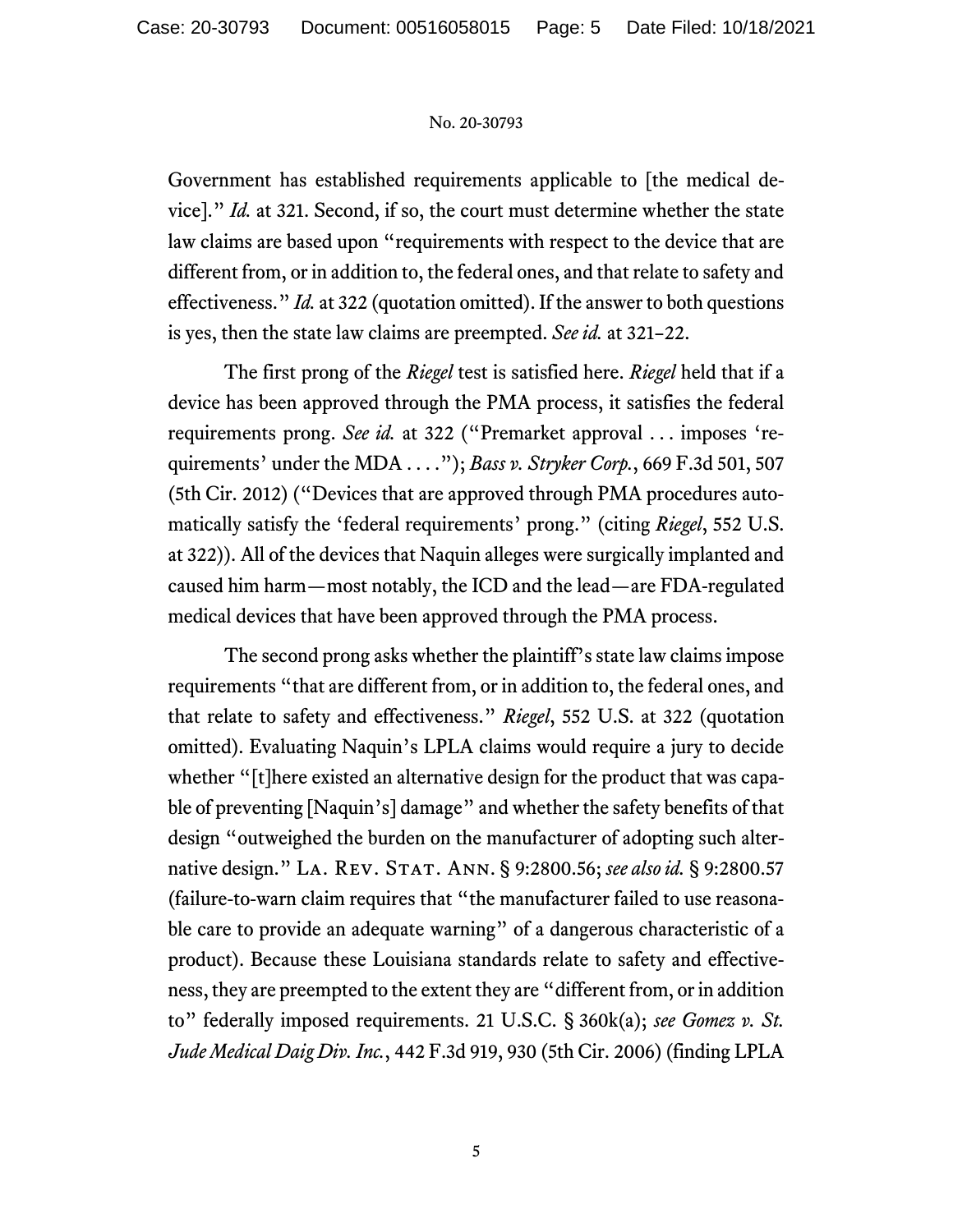defective-design and failure-to-warn claims for an allegedly defective PMAapproved medical device preempted by § 360k).

But as the Supreme Court explained in *Riegel*, state law claims can avoid preemption if they are "parallel" to the federal requirements:

State requirements are pre-empted under the MDA only to the extent that they are "different from, or in addition to" the requirements imposed by federal law.  $\S$  360k(a)(1). Thus,  $\S$  360k does not prevent a State from providing a damages remedy for claims premised on a violation of FDA regulations; the state duties in such a case "parallel," rather than add to, federal requirements.

*Riegel*, 552 U.S. at 330 (citation omitted).

Naquin asserts that he has adequately pleaded parallel claims under *Riegel*. But parallel state law claims fail if they are pleaded in an "impermissibly conclusory and vague" fashion. *Funk v. Stryker Corp.*, 631 F.3d 777, 782 (5th Cir. 2011). In *Funk*, we considered a pleading that, *inter alia*, alleged that "[t]he [device] contained a manufacturing defect in that it was manufactured in such a manner that impurities, residues and bacteria remained on the [device] in violation of the FDA standards and requirements and in violation of the manufacturing processes and design approved by the FDA." *Ibid.* We held that this pleading, and other similarly conclusory pleadings, did not state a parallel claim for products liability because it "d[id] not specify the manufacturing defect," did not "specify a causal connection between the failure of the specific manufacturing process and the specific defect in the process that caused the personal injury," and did not "tell us how the manufacturing process failed, or how it deviated from the FDA approved manufacturing process." *Ibid.*

Naquin similarly fails to adequately plead parallel claims. He baldly asserts that the lead "was adulterated, defective, malfunctioned, and failed."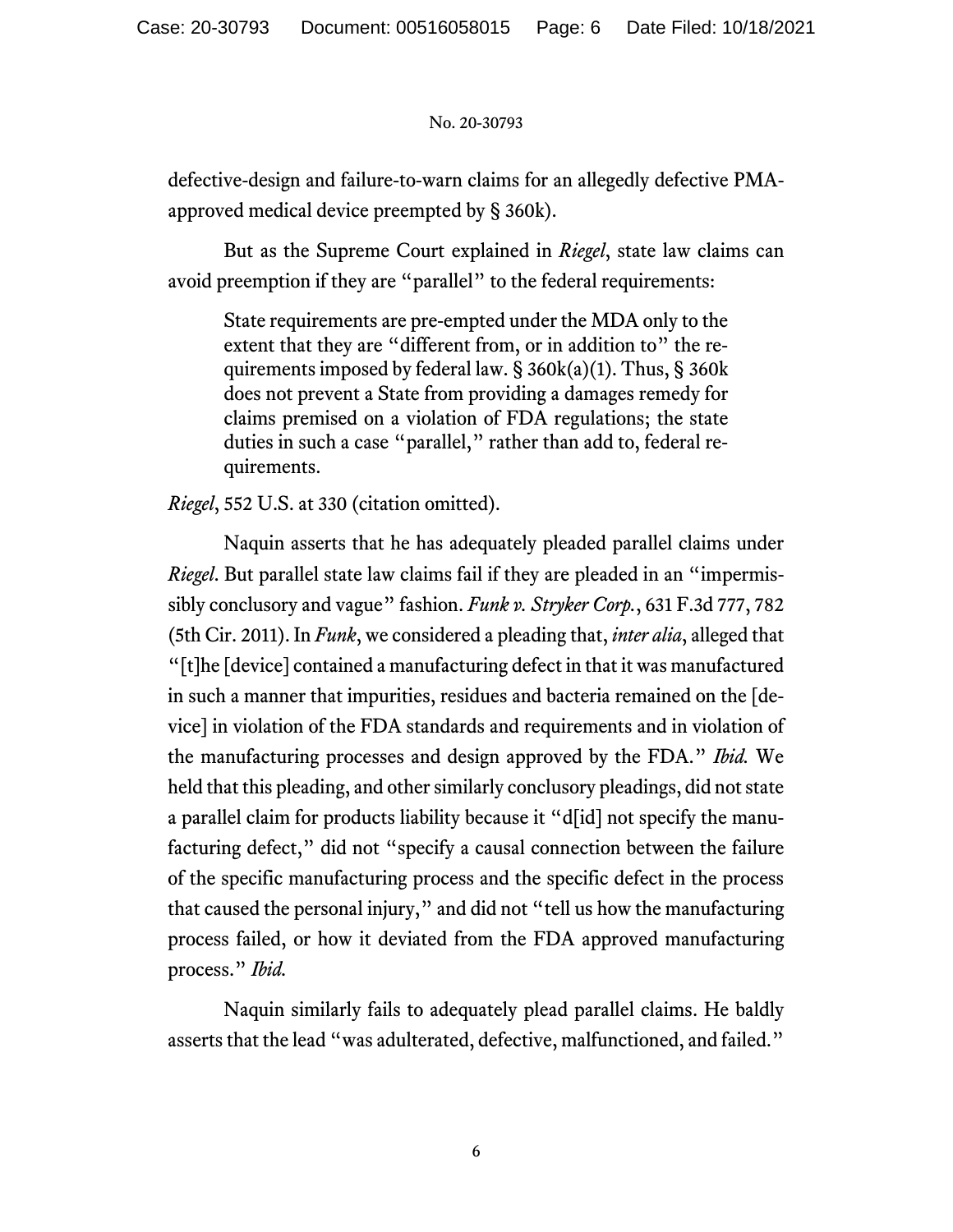And he makes numerous conclusory allegations, such as that "[t]he FDA requires Medtronic to use conforming material in their manufacturing and Medtronic used non-conforming material." But nowhere does Naquin provide details as to how a violation of federal regulations produced a manufacturing or design defect or how a specific defect caused his alleged harms. Naquin's failure-to-warn claim is similarly conclusory, simply asserting that "[t]he Medtronic products are unreasonably dangerous because an adequate warning about the product has not been provided concerning the numerous problems, and malfunctions of these products and their component parts." Naquin's pleadings are insufficient to plead a non-preempted parallel claim. *See Funk*, 631 F.3d at 782.

Naquin also fails to adequately plead a non-preempted claim for breach of express warranty because the warranty was not alleged "with particularity" as our precedent requires. *See Wildman v. Medtronic, Inc.*, 874 F.3d 862, 870 (5th Cir. 2017). In *Wildman*, where this court found that a parallel breach-of-warranty claim was adequately pleaded and not preempted, the plaintiff's amended complaint directly quoted a two-paragraph statement from the manufacturer's website that contained the warranty allegedly relied on. *Id.* at 866. By contrast, Naquin in this case failed to reproduce any specific warranty in his pleadings or specify its precise source. Rather, Naquin stated that the lead "failed to comply with the 10 and 11 year warranty that was provided to Matthew Naquin through his physicians, and medical providers, and by Medtronic, Inc. and its employees, agents and representative, and business affiliates." The pleadings failed to identity when, where, or how Medtronic made the alleged warranty, instead listing a variety of alleged sources in conclusory fashion. This is insufficient to adequately plead a nonpreempted warranty claim. *See id.* at 870; *Bass*, 669 F.3d at 515–16. In his appellate briefing, Naquin gets more specific and claims that the warranty comes from an "advertise[ment] on [Medtronic's] website," but still fails to